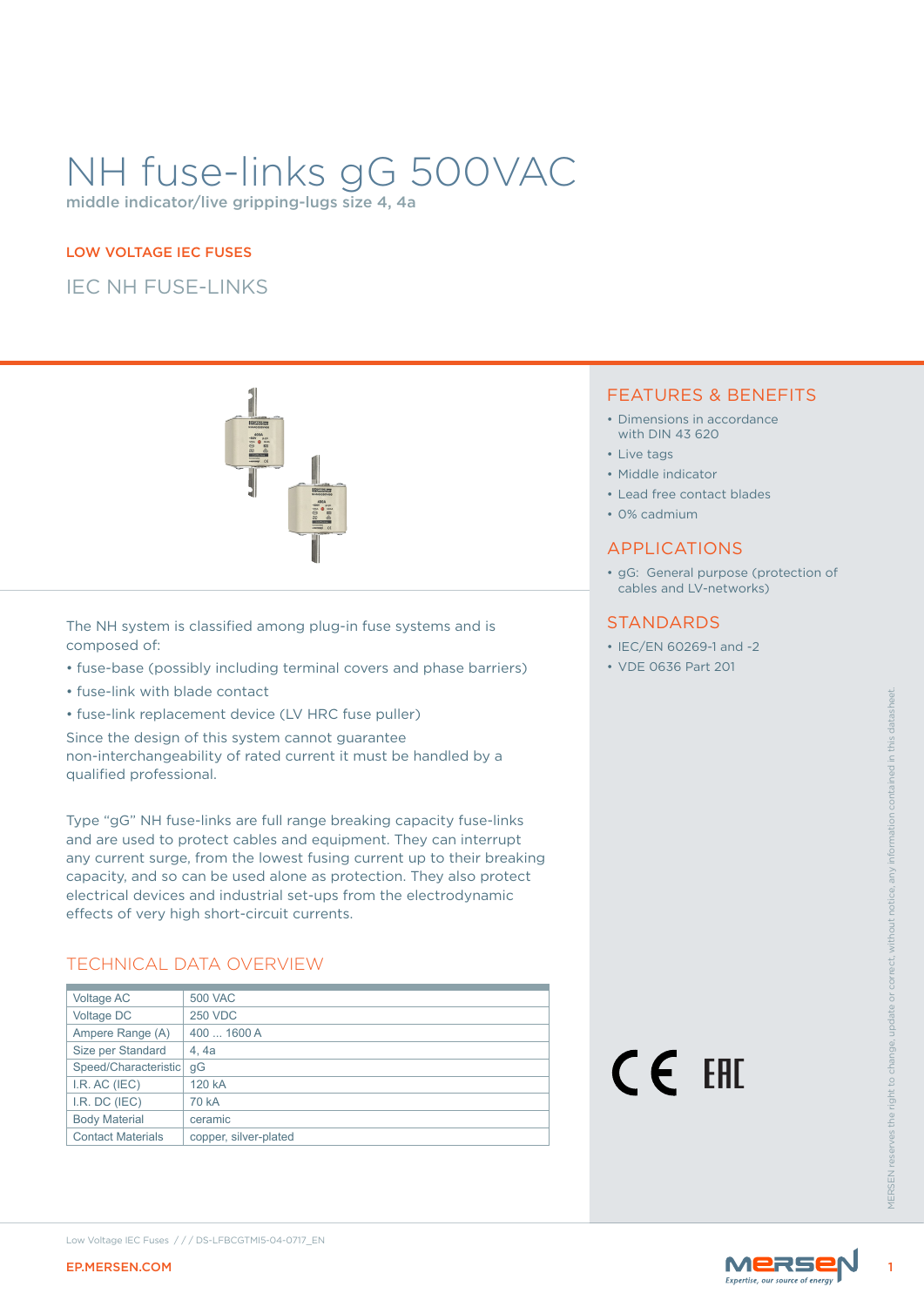### PRODUCT RANGE



### **Size 4 gG 500VAC middle indicator**

| Catalog<br>number | <b>Item</b><br>number | <b>Rated voltage</b><br>AC (IEC) | <b>Rated voltage</b><br>DC (IEC) | <b>Rated current</b><br>In. | <b>Power dissi-</b><br>pation<br>at I <sub>n</sub> | Width            | Package | <b>Weight</b> |
|-------------------|-----------------------|----------------------------------|----------------------------------|-----------------------------|----------------------------------------------------|------------------|---------|---------------|
| NH4GG50V400       | K1054283              | 500 V                            | 250 V                            | 400 A                       | 31.5 W                                             | 100 mm           |         | 2.1 kg        |
| NH4GG50V500       | L1054284              | 500 V                            | 250 V                            | 500 A                       | 38 W                                               | $100 \text{ mm}$ |         | 2.1 kg        |
| NH4GG50V630       | M1054285              | 500 V                            | 250 V                            | 630 A                       | 46 W                                               | 100 mm           |         | 2.1 kg        |
| NH4GG50V800       | N1054286              | 500 V                            | 250 V                            | 800 A                       | 62 W                                               | $100 \text{ mm}$ |         | 2.1 kg        |
| NH4GG50V1000      | P1054287              | 500 V                            | 250 V                            | 1000 A                      | 73.5 W                                             | $100 \text{ mm}$ |         | 2.1 kg        |
| NH4GG50V1250      | Q1054288              | 500 V                            | 250 V                            | 1250 A                      | 87 W                                               | $100 \text{ mm}$ |         | 2.1 kg        |



#### **Size 4a gG 500VAC middle indicator**

| Catalog<br>number | Item<br>number | <b>Rated voltage</b><br>AC (IEC) | <b>Rated voltage</b><br>DC (IEC) | Rated<br>current I <sub>n</sub> | Power dissi-<br>pation<br>at I <sub>n</sub> | <b>Width</b>     | Package | Weight    |
|-------------------|----------------|----------------------------------|----------------------------------|---------------------------------|---------------------------------------------|------------------|---------|-----------|
| NH4AGG50V400      | R1054289       | 500 V                            | 250 V                            | 400 A                           | 34 W                                        | $100 \text{ mm}$ |         | $2.58$ kg |
| NH4AGG50V500      | S1054290       | 500 V                            | 250 V                            | 500 A                           | 42.5 W                                      | $100 \text{ mm}$ |         | 2.58 kg   |
| NH4AGG50V630      | T1054291       | 500 V                            | 250 V                            | 630 A                           | 53 W                                        | $100 \text{ mm}$ |         | 2.58 kg   |
| NH4AGG50V800      | V1054292       | 500 V                            | 250 V                            | 800 A                           | 65 W                                        | $100 \text{ mm}$ |         | 2.58 kg   |
| NH4AGG50V1000     | W1054293       | 500 V                            | 250 V                            | 1000 A                          | 78 W                                        | $100 \text{ mm}$ |         | 2.58 kg   |
| NH4AGG50V1250     | X1054294       | 500 V                            | 250 V                            | 1250 A                          | 90 W                                        | $100 \text{ mm}$ |         | $2.58$ kg |
| NH4AGG50V1600     | Y1054295       | 500 V                            | 250 V                            | 1600 A                          | 127 W                                       | $100 \text{ mm}$ |         | 2.58 kg   |

### TECHNICAL DATA

|                                                   | size 4           | size 4a          |
|---------------------------------------------------|------------------|------------------|
| Rated current                                     | 400  1250 A      | 400  1600 A      |
| Rated breaking capacity AC                        | 120 kA           | 120 kA           |
| Rated voltage AC                                  | 500 V            | 500 V            |
| Rated voltage DC                                  | 250 V            | 250 V            |
| Indication System                                 | Middle indicator | Middle indicator |
| Width                                             | 100 mm           | 100 mm           |
|                                                   |                  |                  |
| Low Voltage IEC Fuses /// DS-LFBCGTMI5-04-0717_EN |                  |                  |
| EP.MERSEN.COM                                     |                  | MERSEN           |

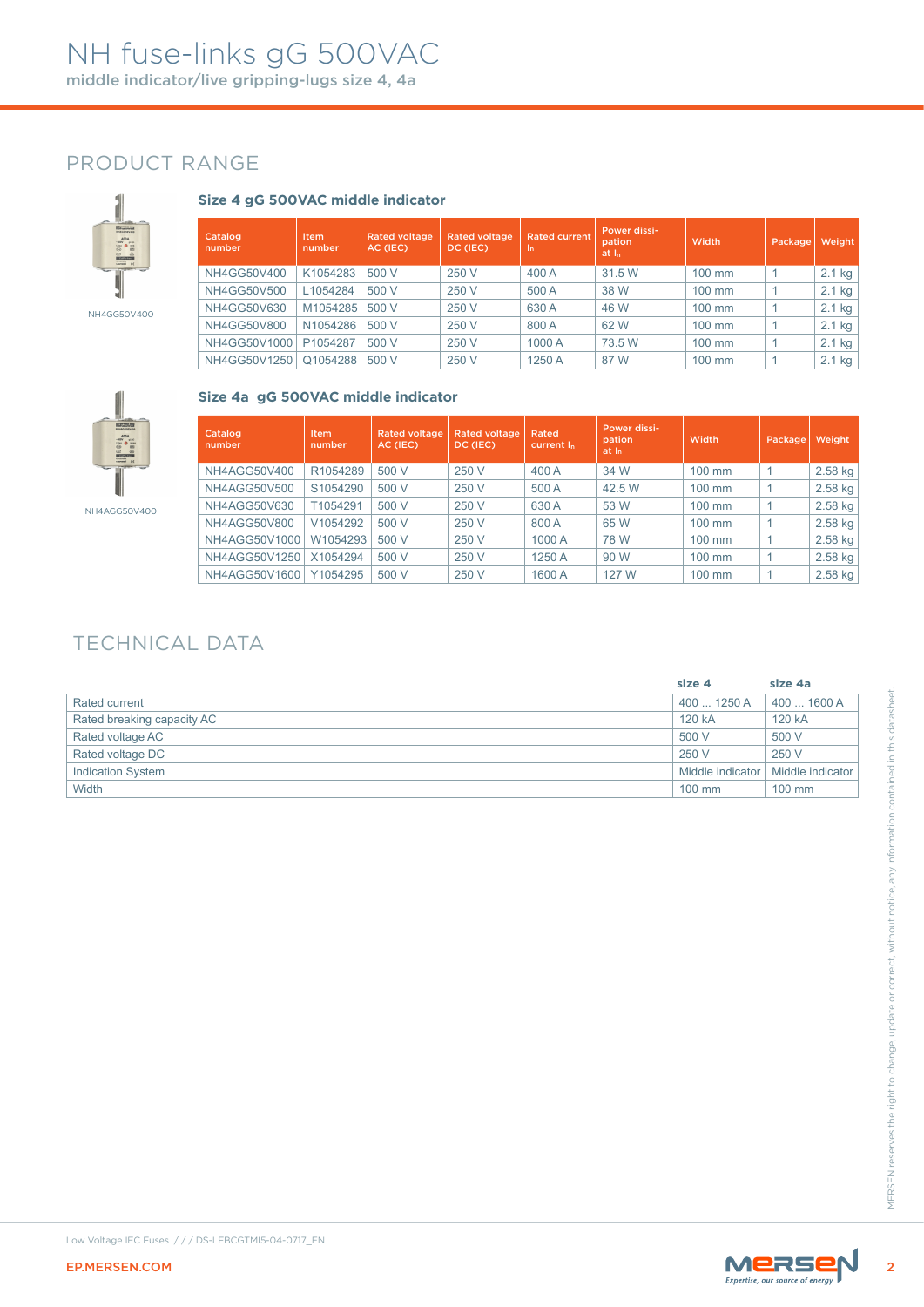### TIME CURRENT CHARACTERISTIC CURVES

**Size 4, 400-1250A Size 4a, 400-1600A**

Pre-arcing time (s)

Pre-arcing time (s)



RMS value of prospective current (A) +/- 8%



Low Voltage IEC Fuses / / / DS-LFBCGTMI5-04-0717\_EN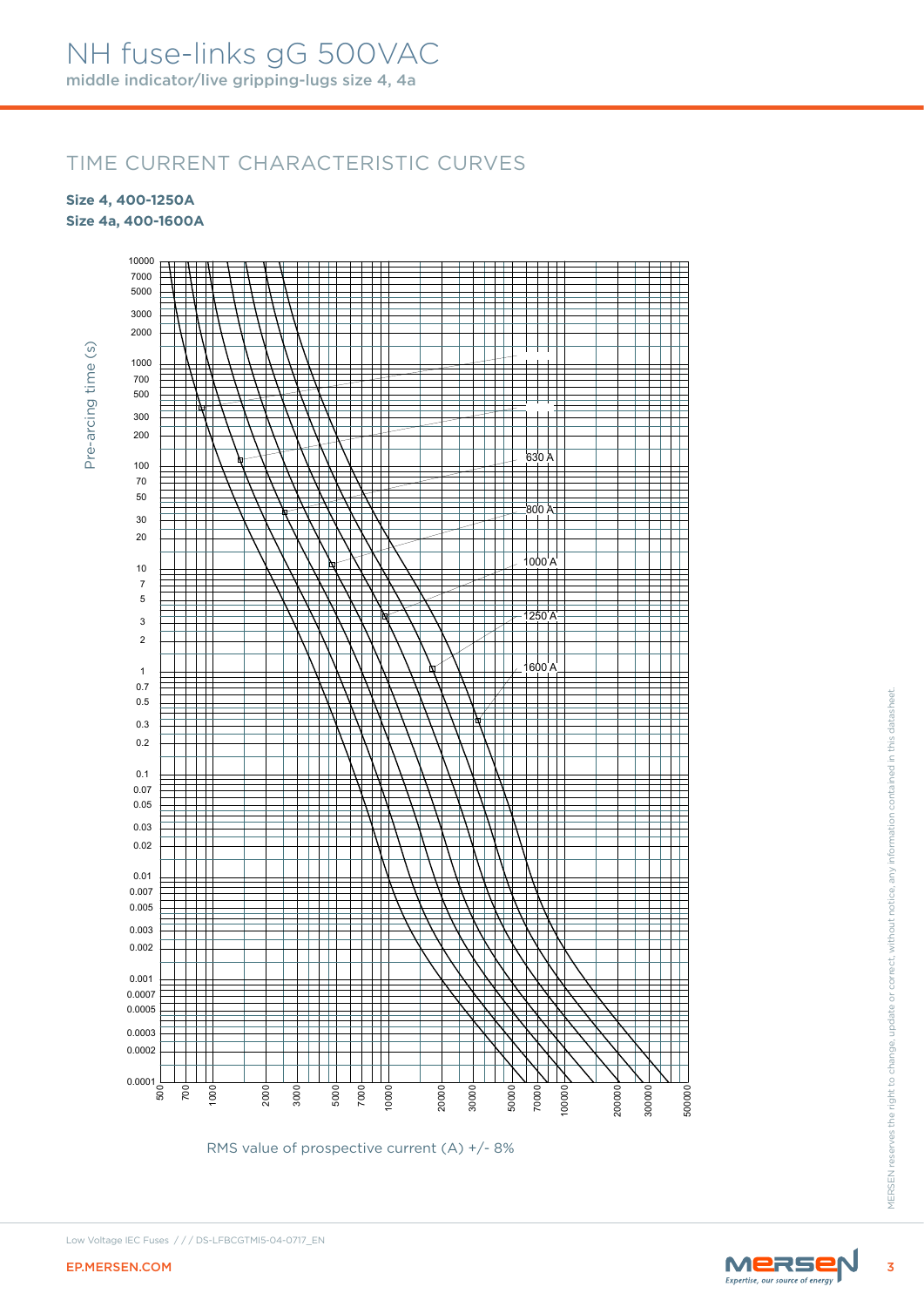### CUT-OFF CURRENT CHARACTERISTIC

#### **Size 4, 400-1250A Size 4a, 400-1600A**



### PRE-ARCING AND OPERATING I²T CHARACTERISTICS

### **Size 4, 400-1250A Size 4a, 400-1600A**



Rated current (A)



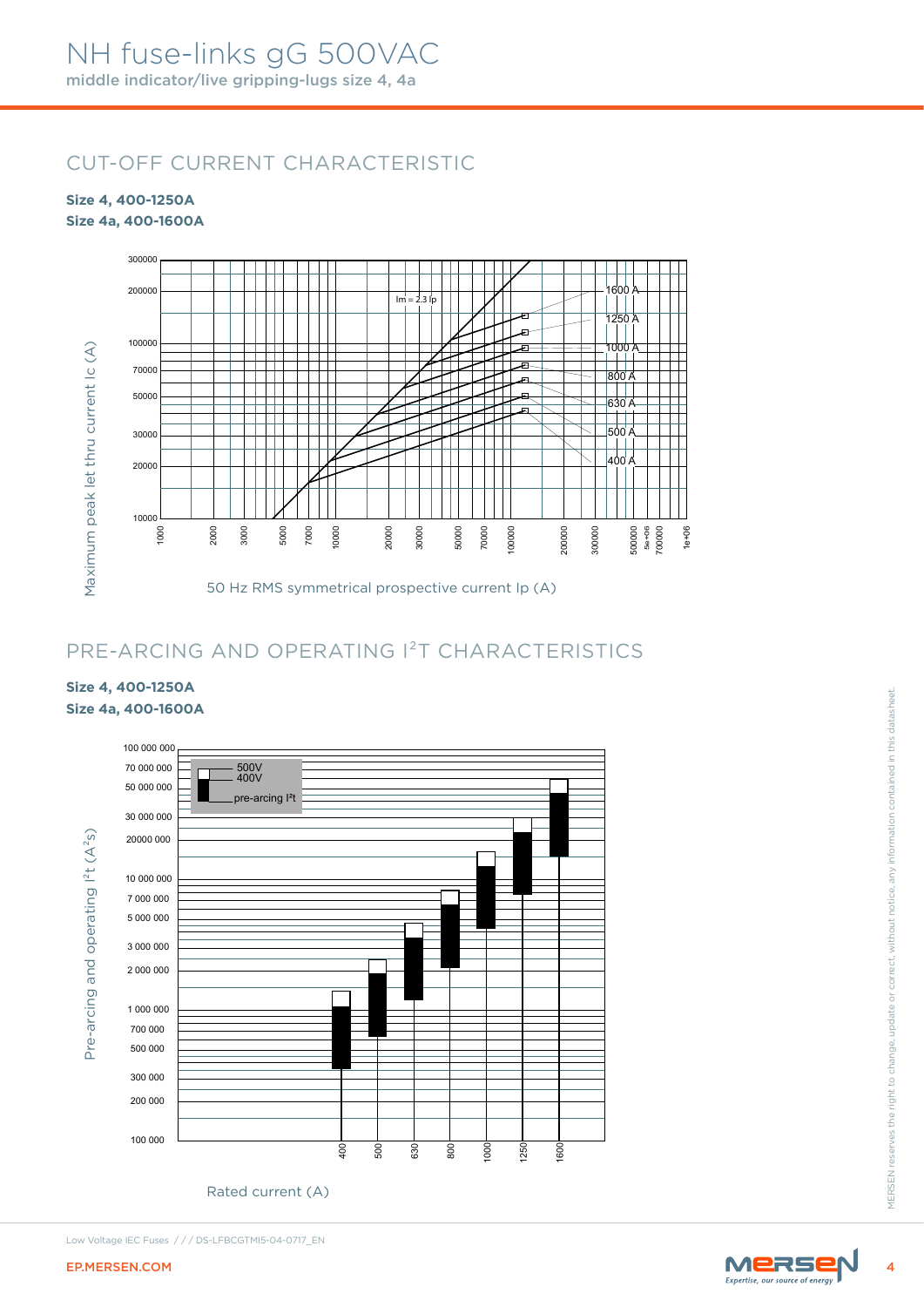# NH fuse-links gG 500VAC

middle indicator/live gripping-lugs size 4, 4a

### DIMENSIONS

### **Size 4 with middle indicator** (1037467)



Dimensions in mm